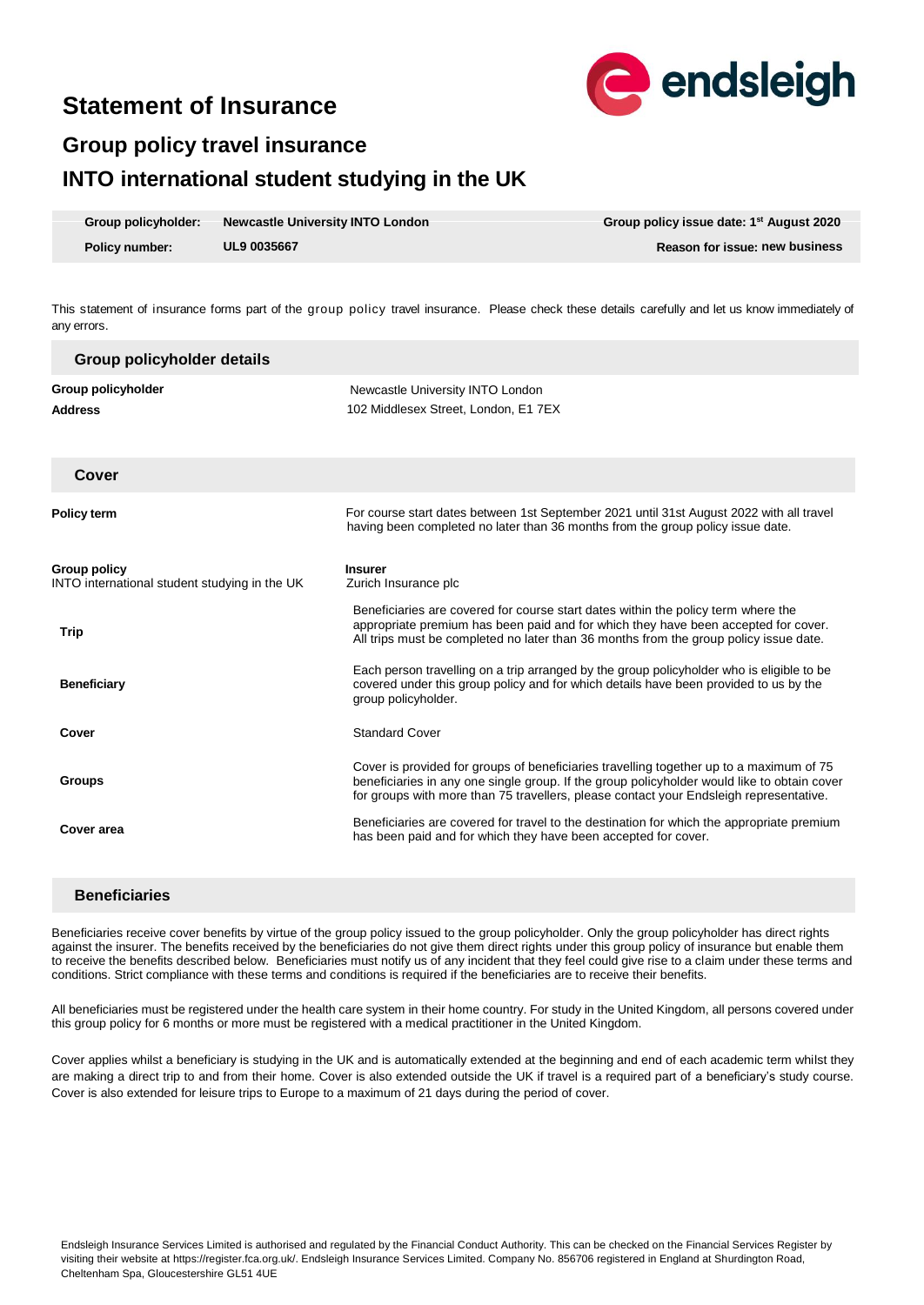#### **Table of benefits**

The following is a summary of cover only and the group policy is subject to terms, conditions, limits and exclusions. Please refer to the applicable sections of the group policy wording. The benefits set out below are the maximum amount we will pay under each section per beneficiary per trip unless otherwise noted in the group policy wording.

| <b>Section</b> | <b>Benefits</b>                                  | <b>Maximum amount</b> | <b>Excess</b> |
|----------------|--------------------------------------------------|-----------------------|---------------|
| 1              | <b>Cancellation or curtailment charges</b>       | £3,000                | £50           |
|                | Aggregate Limit                                  | £50,000               |               |
|                | Excursions                                       | £250                  |               |
| $\mathbf{2}$   | <b>Emergency medical &amp; other expenses</b>    | £2,000,000            | £50           |
|                | Emergency dental treatment                       | £500                  |               |
| 3              | Private medical emergency cover                  | no cover              |               |
| 4              | <b>Personal accident</b>                         |                       | £0            |
|                | i. Death benefit (aged under 16)                 | £1,000                |               |
|                | Death benefit (aged 16 to 64)                    | £25,000               |               |
|                | Death benefit (aged 65 and over)                 | £1,000                |               |
|                | ii. Loss of limbs or sight (aged under 65)       | £25,000               |               |
|                | iii. Permanent total disablement (aged under 65) | £25,000               |               |
| 5              | <b>Baggage</b>                                   |                       |               |
|                | Baggage (including valuables)                    | £3,000                | £50           |
|                | a) Single article, pair or set limit             | £500 (£1,000 in room) |               |
|                | b) Valuables limit in total                      | £500                  |               |
| 6              | Personal money, passport & documents             |                       | £50           |
|                | 1. a) Currency notes and coins                   | £100                  |               |
|                | b) Other personal money and documents<br>£100    |                       |               |
|                | 2. Passport or visa                              | £500                  |               |
| 7              | <b>Personal liability</b>                        | £1,000,000            | £100          |
| 8              | <b>Missed departure</b>                          | £250                  | £50           |
| 9              | Overseas legal expenses & assistance             | £10,000               | £0            |
|                | Aggregate limit                                  | £50,000               |               |
| 10             | <b>Course fees</b>                               |                       | £50           |
|                | Course duration: $0 - 6$ months                  | £8,000                |               |
|                | Course duration: $6 - 24$ months                 | £14,000               |               |
|                | Professional counselling                         | £300                  |               |

#### Aggregate limit:

An aggregate limit applies under section 1 - Cancellation or curtailment charges and section 9 - Overseas legal expenses & assistance. The maximum aggregate amount payable for all claims arising out of or in connection with any one event under each section shall not exceed the maximum amount stated in the table above.

#### **Sports and activities covered**

Please refer to the general exclusions in the group policy wording with reference to participation in or practice of sports and activities.

No cover under section 7 – Personal liability for pursuit of any business, trade, profession or occupation.

There is a full list of sports and activities covered under this policy in the group policy wording. There is no cover for any sport or activity which does not appear on this list.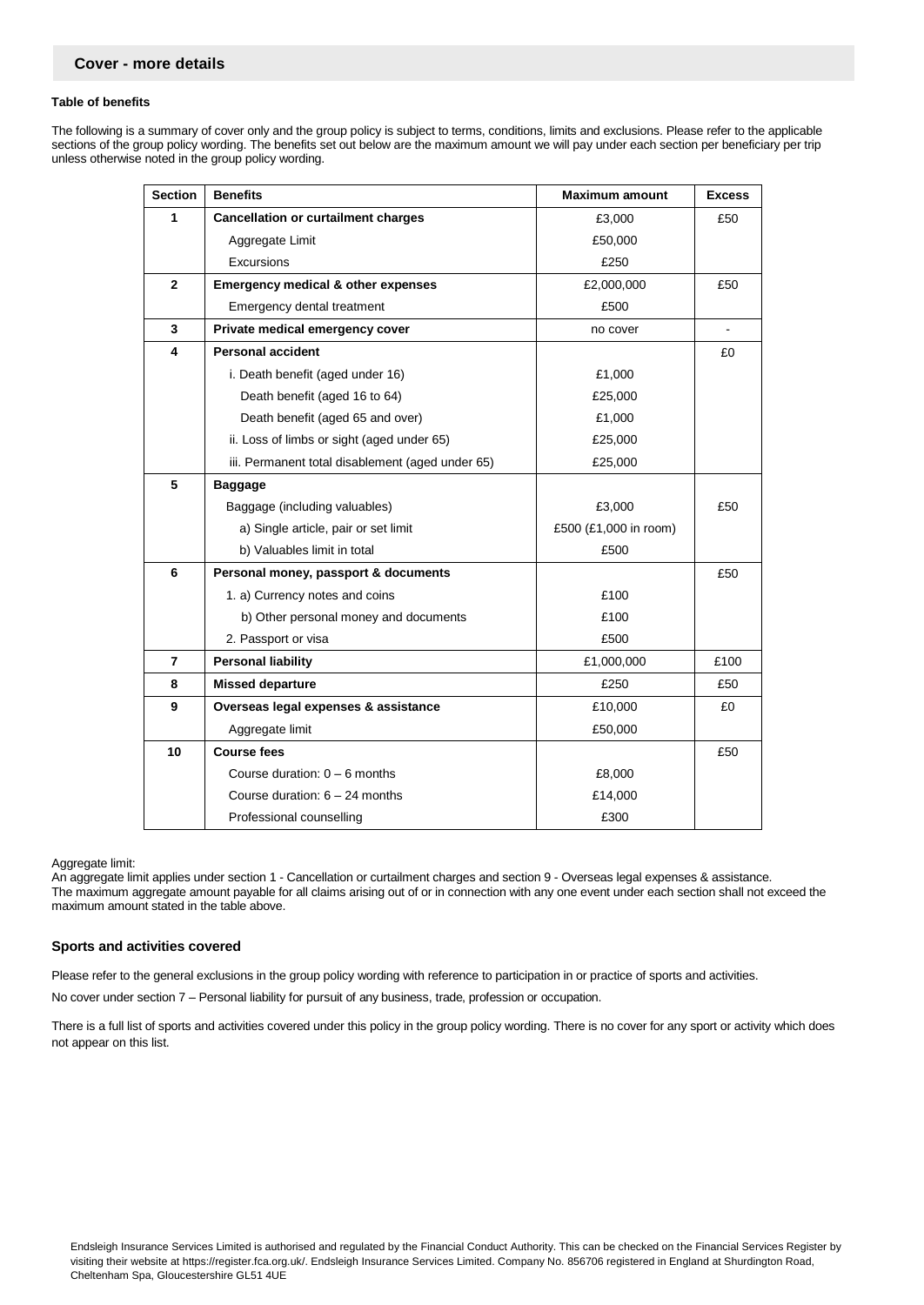## **Policy endorsements**

Details of the changes to the group policy wording are shown below. The sections shown replace or change those of the same name in the group policy wording, statement of insurance or any previously issued endorsements. This should be read in conjunction with the group policy wording.

## **Premium Cover**

There is an additional premium for this endorsement and cover is only applicable if the appropriate premium has been paid.

#### **Section 5 - Baggage**

## **What is covered**

The maximum We will pay for the following items is increased to:

a) £1,000 for any one article, pair or set of articles

b) £1,000 in total for all Valuables

Any conditions, limitations and exclusions under Section 5 – Baggage apply to this endorsement

## **General conditions and general exclusions apply to the whole of the group policy and all levels of cover.**

## **Obligations**

It is important that the group policyholder checks that the information given in the statement of insurance is, to the best of their knowledge and belief, complete and correct as this forms the basis of the insurance contract.

Each beneficiary must tell the group policyholder immediately on finding that any information in relation to their cover under this group policy has changed. The group policyholder must tell us immediately if at any time any of the information is incorrect or changes. Failure to do so may result in the insurance no longer being valid and claims not being met or not being met in full. If in doubt about any change please contact us as soon as possible.

All beneficiaries should refer to the conditions in the group policy wording for details of how any changes in circumstances may affect their cover under this insurance.

## **Excesses and special terms and conditions applicable to the whole group policy**

Each beneficiary is responsible for paying the first amount of each and every claim under each section for which an excess applies. The standard excesses payable in the event of a claim are shown in the table of benefits.

## **Declarations made**

The group policyholder declares that to the best of their knowledge all the information provided in connection with this proposal is correct and complete.

Beneficiaries agree to the important conditions in relation to health shown within the group policy wording document.

Beneficiaries are:

- Registered under the health care system in their home country
- Registered with a Medical Practitioner in the United Kingdom if covered under this group policy for 6 months or more
- Travelling from and returning to their home country

Beneficiaries are an international student (or their immediate family) studying for a degree or other recognised qualification at a College or University in the United Kingdom or studying a language course at an Accredited Language School in the United Kingdom.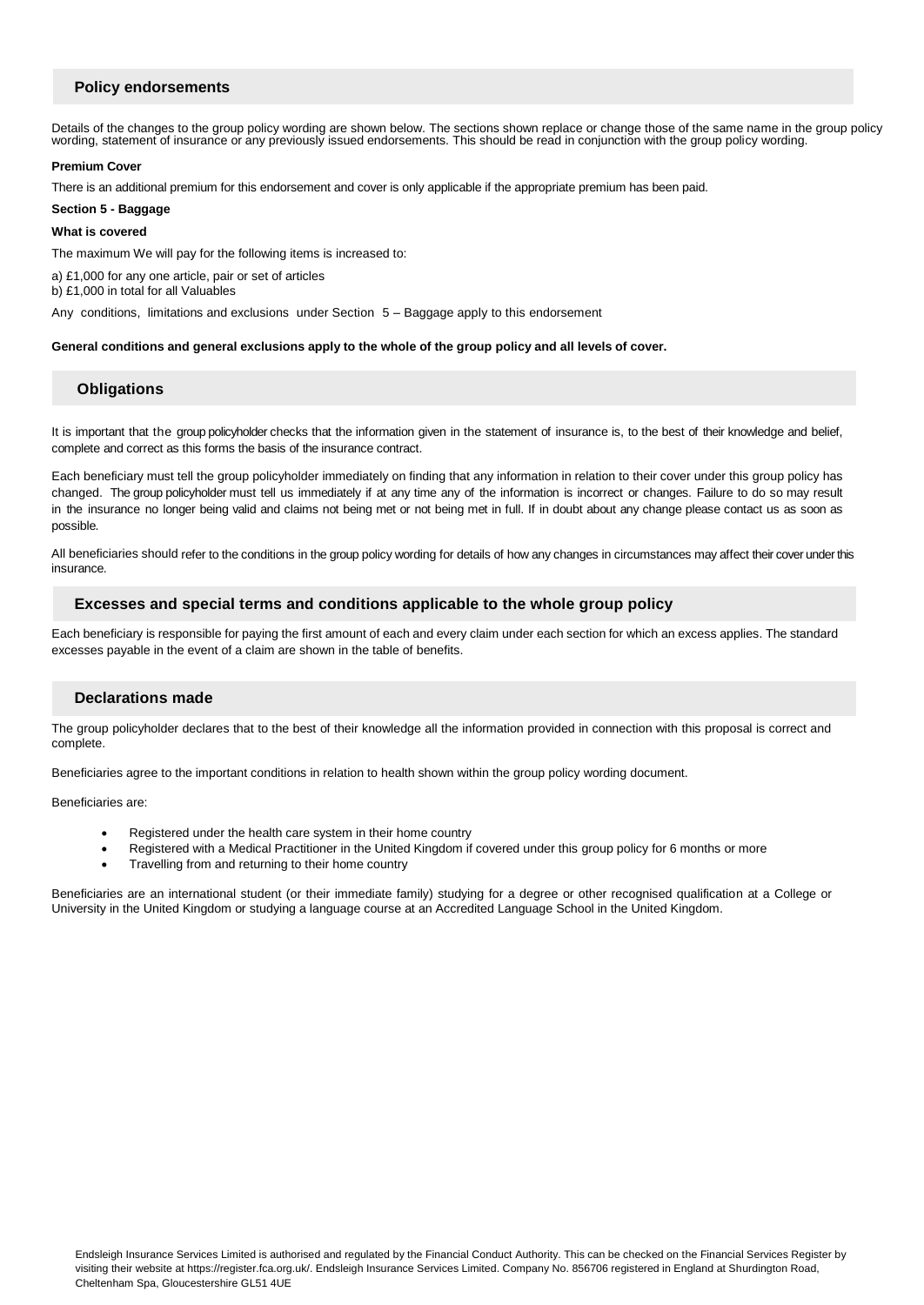## **How to report an incident or make a claim**

Your claim will be handled by an agent acting on behalf of your insurer.

| Travel Insurance          | +44(0) 1202 038 946 | Mon-Fri: 8am to 8pm<br>Sat: 8am to 4pm | www.endsleigh.co.uk/claim-centre |
|---------------------------|---------------------|----------------------------------------|----------------------------------|
| <b>Medical Assistance</b> | +44(0) 1243 621 058 | 24 hours                               |                                  |
| Legal Expenses            | +44(0) 1179 045 831 | Mon-Fri: 9am to 5pm                    |                                  |

#### **How to make a complaint**

If the group policyholder and/or a beneficiary wish to make a complaint, in the first instance, please contact the person who originally dealt with the enquiry. They will aim to resolve the complaint on the same day. Alternatively the group policyholder and/or a beneficiary can contact us:

**by post Customer Experience Department** Endsleigh Insurance Services Ltd. Shurdington Road, Cheltenham GL51 4UE

#### **by phone** 0800 085 8698

If the group policyholder's and/or beneficiary's complaint is not resolved to their satisfaction they have the right to ask the Financial Ombudsman Service to review their case if they are any one of the following:

- 
- 1) a consumer;<br>2) a micro-ente 2) a micro-enterprise (employing fewer than 10 persons; with a turnover or annual balance sheet that does not exceed €2 million) at the time the complaint is referred to Endsleigh (or its representative such as an AR);
- 3) a charity which has an annual income of less than £1 million at the time the complaint is referred to Endsleigh (or its representative such as an AR);
- 4) a trustee of a trust which has a net asset value of less than £1 million at the time the complaint is referred to Endsleigh;
- 5) a Consumer Buy To Let consumer (where the complaint is about a Consumer Buy to Let Mortgage or service)

Contacting the Ombudsman will not affect your rights to take legal action against us.

If you do not fall within the categories above and your complaint has not been resolved to your satisfaction, you have the right to take legal action against us.

## **Financial services compensation scheme**

We are covered by the Financial Services Compensation Scheme (FSCS). The group policyholder and/or a beneficiary may be entitled to compensation from the scheme if we cannot meet our obligations. Further information about compensation scheme arrangements can be obtained from the FSCS at www.fscs.org.uk or by contacting the FSCS directly on 0800 678 1100.

## **How to cancel**

**Cancellation:** It is IMPORTANT to know that there will not be a refund of premium if there has been a claim on this group policy which the insurer will have to settle. This group policy may be cancelled by the group policyholder sending notice to the address shown on the statement of insurance. In the event of cancellation of this group policy, the group policyholder must notify beneficiaries of such cancellation.

**Fees and charges:** If the group policyholder wishes to cancel this group policy at any time a charge will be made for any period for which cover applied, unless a beneficiary has travelled or a claim or an incident likely to give rise to a claim has occurred, in which case no refund will be due. We will also charge a cancellation fee of £20.00.